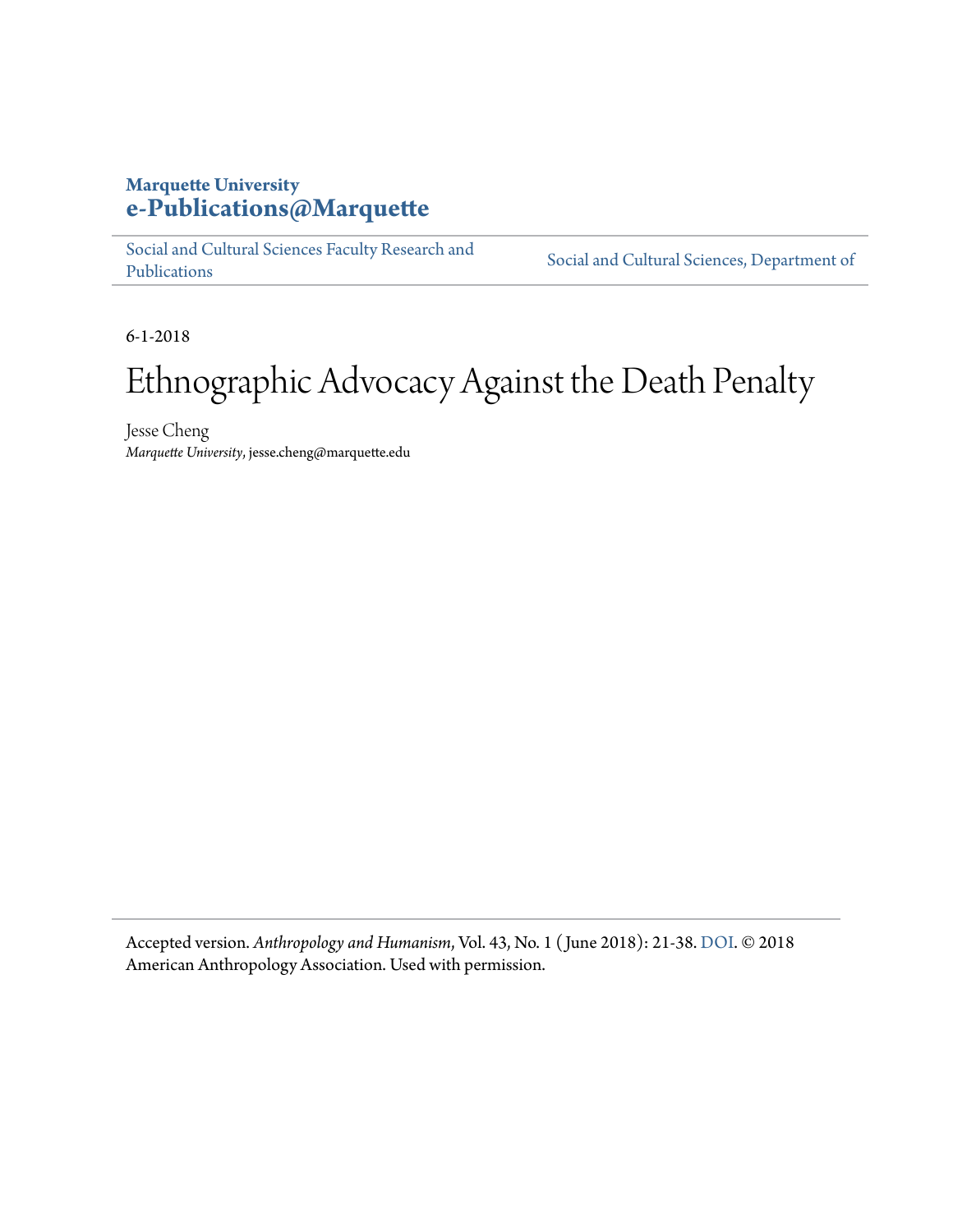**Marquette University**

## **e-Publications@Marquette**

## *Sociology Faculty Research and Publications/College of Arts and Sciences*

*This paper is NOT THE PUBLISHED VERSION;* **but the author's final, peer-reviewed manuscript.** The published version may be accessed by following the link in the citation below.

*Anthropology and Humanism*, Vol. 43, No. 1 (June 2018): 21-38. [DOI.](https://anthrosource.onlinelibrary.wiley.com/doi/full/10.1111/anhu.12193) This article is © American Anthropology Association and permission has been granted for this version to appear in [e-](http://epublications.marquette.edu/)[Publications@Marquette.](http://epublications.marquette.edu/) American Anthropology Association does not grant permission for this article to be further copied/distributed or hosted elsewhere without the express permission from American Anthropology Association.

# Ethnographic Advocacy Against the Death

Penalty

Jesse Cheng: Social and Cultural Sciences, 347 Lalumiere Language Hall Marquette University,

Milwaukee, WI

#### SUMMARY

This article develops the concept of "ethnographic advocacy" to make sense of the humanizing, open-ended knowledge practices involved in the defense of criminal defendants charged with capital murder. Drawing from anthropological fieldwork with well-respected figures in the American capital defense bar, as well as my own professional experience as an investigator specializing in death penalty sentencing mitigation, I argue that effective advocacy for life occurs through qualitative knowledge practices that share notable methodological affinities with contemporary anthropological ethnography. The article concludes with a preliminary exploration of what the concept of ethnographic advocacy might reveal about academic anthropology's own advocative engagements.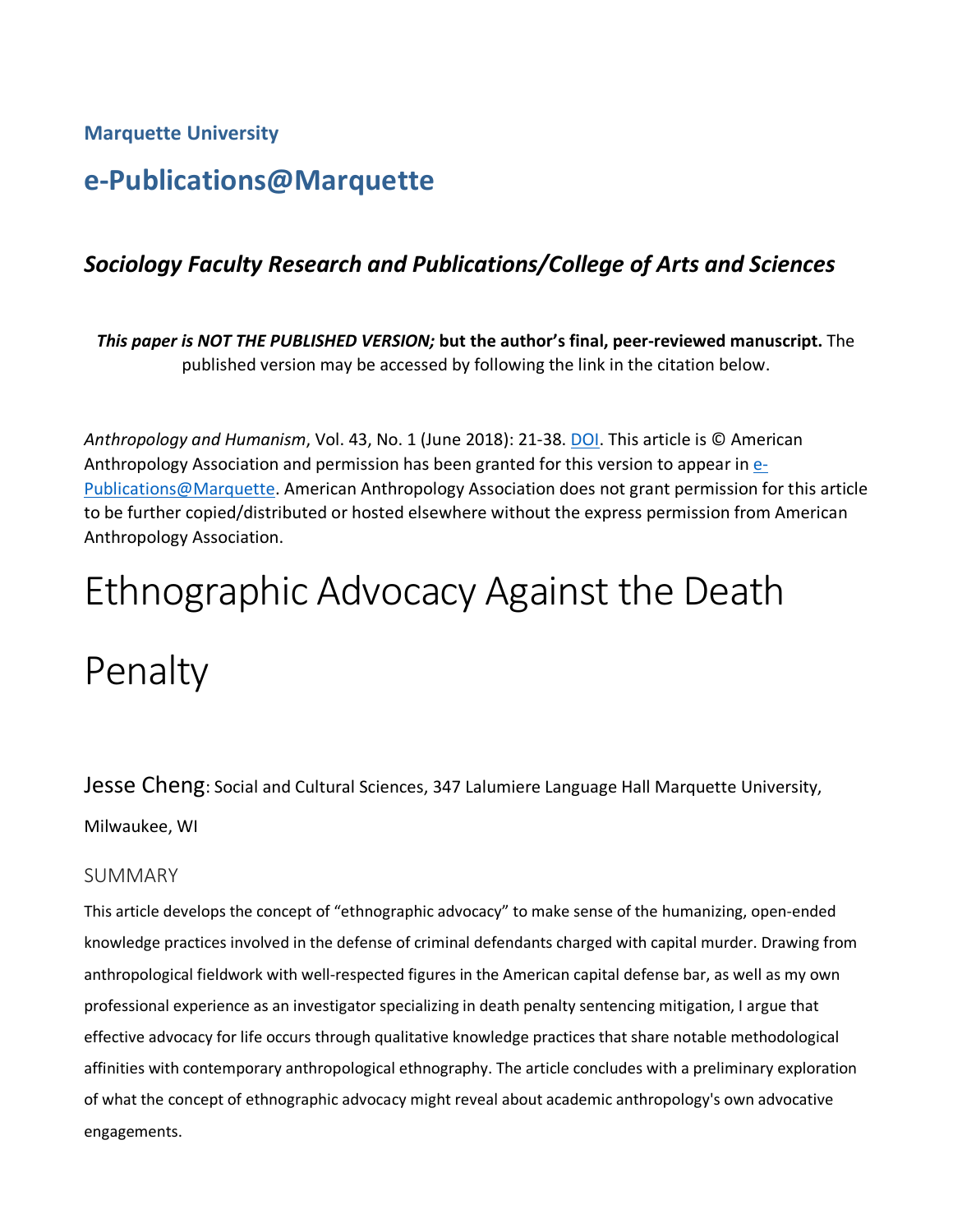### Introduction

Those who defend individuals charged with capital murder in the United States perceive themselves to practice a distinct brand of legal advocacy. They view their opponent, the state apparatus, to wield considerable advantages in funding, technology, expertise, political networks, manpower, procedurally embedded bias, and, oftentimes, public support, all channeled with directed intention on the specific goal of negating their client's life. This singularity of purpose becomes sharpened through theoretical processes of reduction: the defendant is equated with the evil of an aggravated murder, stripped of the profound subtleties and contradictions that inhere in his humanity so that society can find justification in stripping itself of his very being. Advocates who have never experienced a death penalty case find the tried-and-true rubrics of standard criminal defense practice to be grossly inadequate in this field of death. To avoid the ultimate punishment, capital defenders must somehow subvert the state's objectifying designs—its attempts to impose analytical rigor mortis on curious, lively, and life-minded inquiries into the complex currents that weave through and coalesce in the defendant's personhood. The threat is one of thought paralysis. In the face of such fixed purpose, perpetual movement in the production of knowledge assumes vital significance, literally, in maintaining the client's continued existence.

Such is the gestalt of the capital defense advocate's mindset, as I gleaned from nine months of anthropological fieldwork across the country with some of the most experienced and highly regarded practitioners in the nation's death penalty defense community. These impressions, subsequently refined during eight years as a fulltime sentencing investigator for the defense, revolve around the sophisticated advocacy processes known in the work as death penalty "mitigation"—the extensive practices of investigation and representation that go into constructing a thickly contextual social biography of capitally charged defendants, pursued with the sole aim of preventing a sentence of death. I have found in my respective roles as participant and observer that mitigation's advocates number among some of the most inquisitive, intellectually ravenous individuals I know. This is for good reason. Perpetual analytical movement functions as the defense's response to thought paralysis. This article addresses the ways in which mitigation's mechanics of knowledge production work to defy the government's processes of objectification—the defense's life-minded "movements," as it were, against analytical death.

Anthropologists in the humanistic vein will be struck by how capital defenders describe their practice. One wellknown litigator, in a practitioner's guide to "Telling the Client's Story," emphasizes the need to cull narratives from witnesses who understand the client's life experiences in humanizing terms—a crucial goal in undertaking the "painstaking investigation … into the life and background of the client" (Bright **[2017](https://anthrosource.onlinelibrary.wiley.com/doi/full/10.1111/anhu.12193#anhu12193-bib-0004)**:319). Another advocate speaks of mitigation's "transformative capacity to enable jurors to feel human kinship" with an individual whom the selfsame jurors have just found guilty of murder (Stetler **[2007–2008](https://anthrosource.onlinelibrary.wiley.com/doi/full/10.1111/anhu.12193#anhu12193-bib-0028)**:237). In the spirit that animates the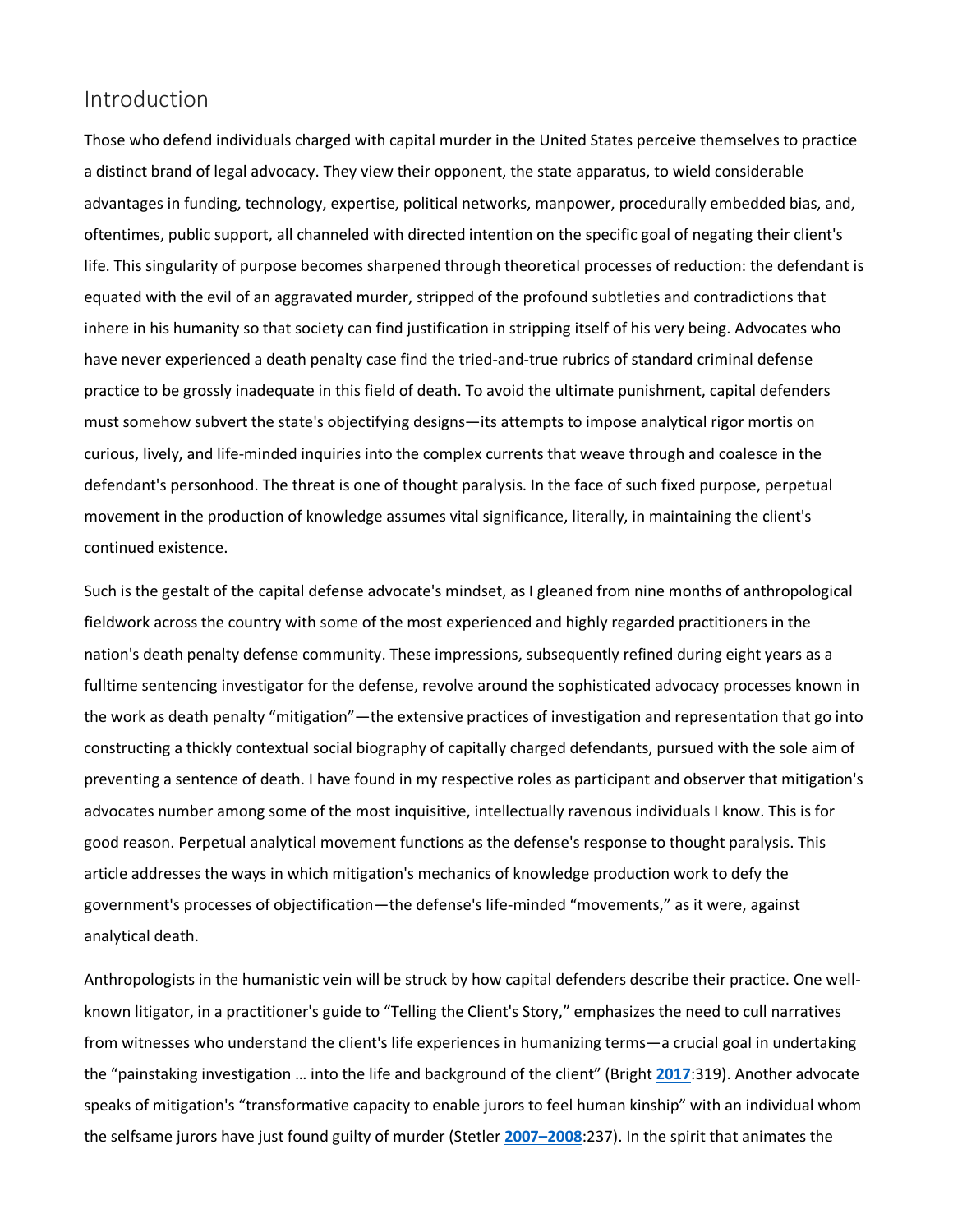words of these practitioners, I see important resonances with Ghodsee's reflections on her years of ethnographic fieldwork in post-Communist East Europe: "[M]y favorite souvenirs," she writes, "have always been the personal stories that I collected along the way" (**[2011](https://anthrosource.onlinelibrary.wiley.com/doi/full/10.1111/anhu.12193#anhu12193-bib-0012)**:14). Capital defense advocates and humanistic anthropologists alike, eager to give and receive some sense of the "felt life" of human experience (Grindal **[1993](https://anthrosource.onlinelibrary.wiley.com/doi/full/10.1111/anhu.12193#anhu12193-bib-0014)**:47), value stories as an essential currency of our respective trades. Yet, these narrative drops of gold do not fall into our laps simply for the asking. They must be cultivated into tenuous existence through highly fraught processes of analytical and emotional labor that begin long before we come face to face with our would-be storytellers. To scholars interested in explicit projects of humanization outside the academy, this article proposes that there is something anthropological not just about mitigation's humanizing ends but also about its deeper methodological means.

## Perpetual Analytical Movement: Epistemological Affinities Between Capital Defense Advocacy and Academic Ethnography

Capital defense advocacy, in my telling of it, starts with mitigation's practitioners themselves, in the pre-trial nitty-gritty of cultivating their *own* receptivity to knowledge through granular, consciousness-expanding processes that had me as a young researcher marveling before the many bookshelves of the investigation agency that served as my home base for fieldwork. It was a feast for eclectics: a full decade later, among the works that remain in my mind are Robert Edgerton's *Cloak of Competence*, Doris Lessing's *The Golden Notebook*, Orwell's *Essays*, all then-existing editions of the *Diagnostic and Statistical Manual of Mental Disorders*, science fiction by Ursula Le Guin, analyses of collective efficacy by Sampson and Raudenbush, and 9/11 terrorism reporting by *New Yorker* staff writer Lawrence Wright. The perpetual analytical movement, I began to realize, is fueled by a wide-ranging search for inspiration. The search's urgency became all the more apparent as my field activities expanded to its full range of sources, which included interviews with elite practitioners (attorneys, experts, and the specialized sentencing investigators referred to in the practice as "mitigation specialists"), fieldwork observations, pedagogical materials from capital defense advocacy trainings, articles published by advocates in both academic and practitioner-based forums, and redacted work product and formal court filings from then ongoing capitally charged cases.**[1](https://anthrosource.onlinelibrary.wiley.com/doi/full/10.1111/anhu.12193#anhu12193-note-0001_6)**

What began to occur to me, too, as I walked time and again past those bookshelves, was how very ethnographic-like mitigation's knowledge practices appeared to be. I refer not just to the external trappings of its "qualitative" methodology, including the cobbling together of multiply and densely theorized investigative plans that would see unending revision as empirical discoveries unfolded; the rapport-building with "informants" who could tell about the client's life; the actual interviews themselves, prized as much for their material content as for their relationship-sustaining effects with interviewees and others connected to them;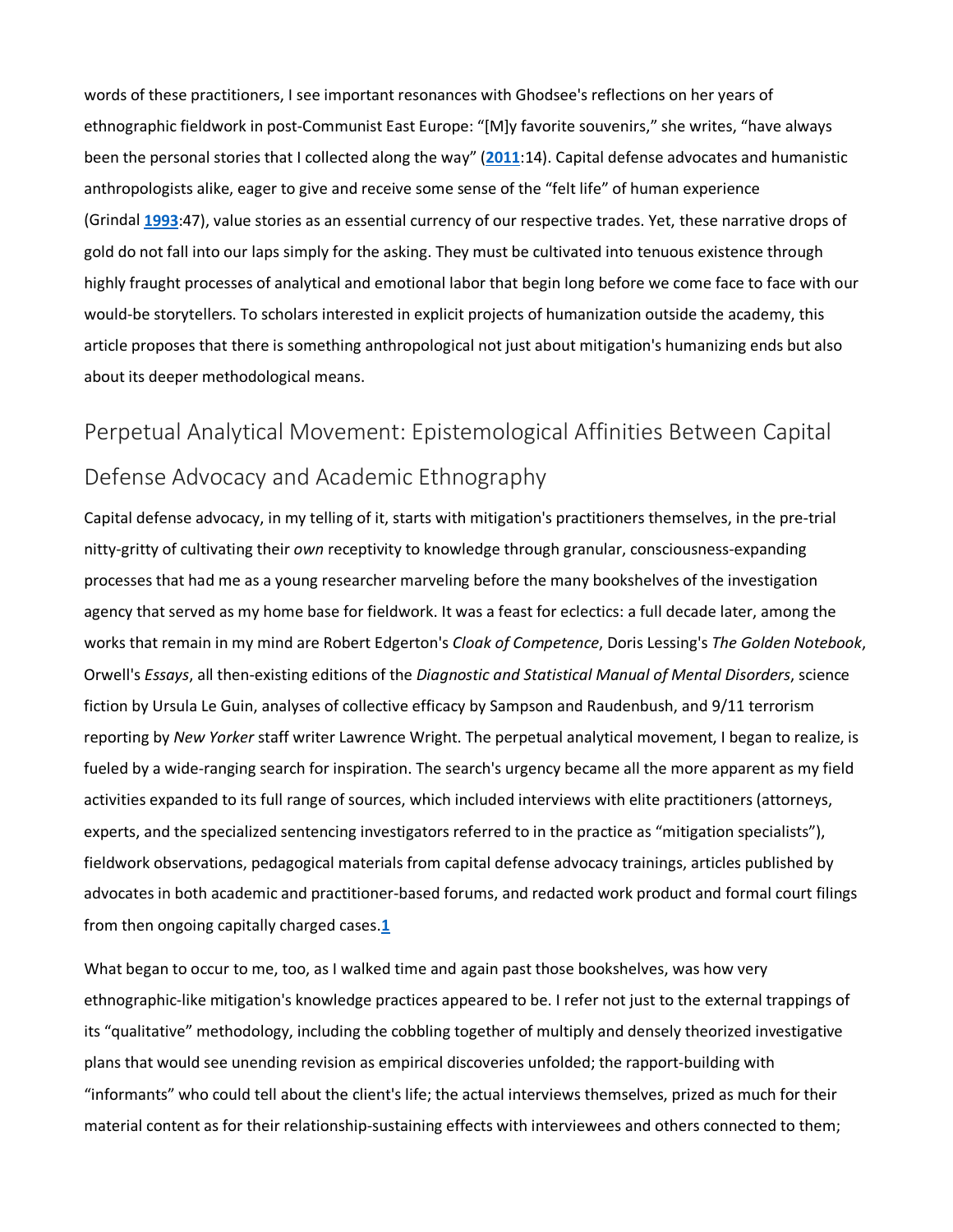the immersive participant observation in the defendant's various communities, however defined; the copious notetaking; the searches through archives, public and private; and, of course, the reading of seemingly infinite manners of text, with that task's accompanying sense of never being quite caught up.

These superficial similarities were fascinating, but of deeper consequence seemed to be the underlying epistemological affinity that this novice fieldworker, freshly steeped in anthropological theory, came to discern between mitigation's brand of advocacy and certain academic practices of ethnographic inquiry. In particular, I was contemplating vibrant conversations in contemporary anthropological ethnography that self-reflexively adopt a particular methodological posture toward the yet-unknown, or "unforeseen" (Strathern **[2004](https://anthrosource.onlinelibrary.wiley.com/doi/full/10.1111/anhu.12193#anhu12193-bib-0030)**:5). This is a sense of generous receptivity toward information, motivated by the anticipation of unexpected analytical connections to be drawn in the course of returning again and again to data, and to the always reconstituting fields that procure them.

Capital defense advocacy's antidote to thought paralysis draws its potency from a cocktail mix of strategies focused on practitioners' continuing cultivation of an eminently ethnographic attitude toward engaging the unknown. This is critical in light of mitigation's ambitions to promote the most nonjudgmentally open-minded understanding possible of a single human existence. Humanistic ethnographers may not be surprised to see some reflection of our epistemological selves in the ethos of capital defense. To recognize the "ethnographic" in mitigation's brand of advocacy, however, is also to wonder what might be deemed "advocative" about ethnography.

Here, it is important to note that according to received wisdom among mitigation's practitioners, once a case has been set on the docket for actual trial, the client is already on his way to the gallows. True "wins" for the defense usually come not by swaying jurors through the power of narrative but by negotiating with the prosecution for guilt-admitting plea dispositions that avoid both trial, with its many tribulations, and a sentence of death. In this more unbounded sphere of the practice, advocacy can and does happen through the presentation of stories that move—but it also happens through the grind of ethnographic labor itself, with analysis and action spinning off on surprising trajectories that reconstitute and push the boundaries of the original imperative to humanize. This is advocacy on an ethnographic register. In probing the epistemological affinities between academic ethnography and mitigation, then, I hope to suggest that humanistic anthropology, ever conscious of the political stakes of its trade, might find some inspiration in speculating how academic projects of humanization, too, can generate advocacy effects along the way.

## Anticipation as a Methodological Posture

For those who set standards of practice in capital defense advocacy, there is a significantly anticipatory element to mitigation's data collection. In lecture notes prepared for a national training conference, one well-known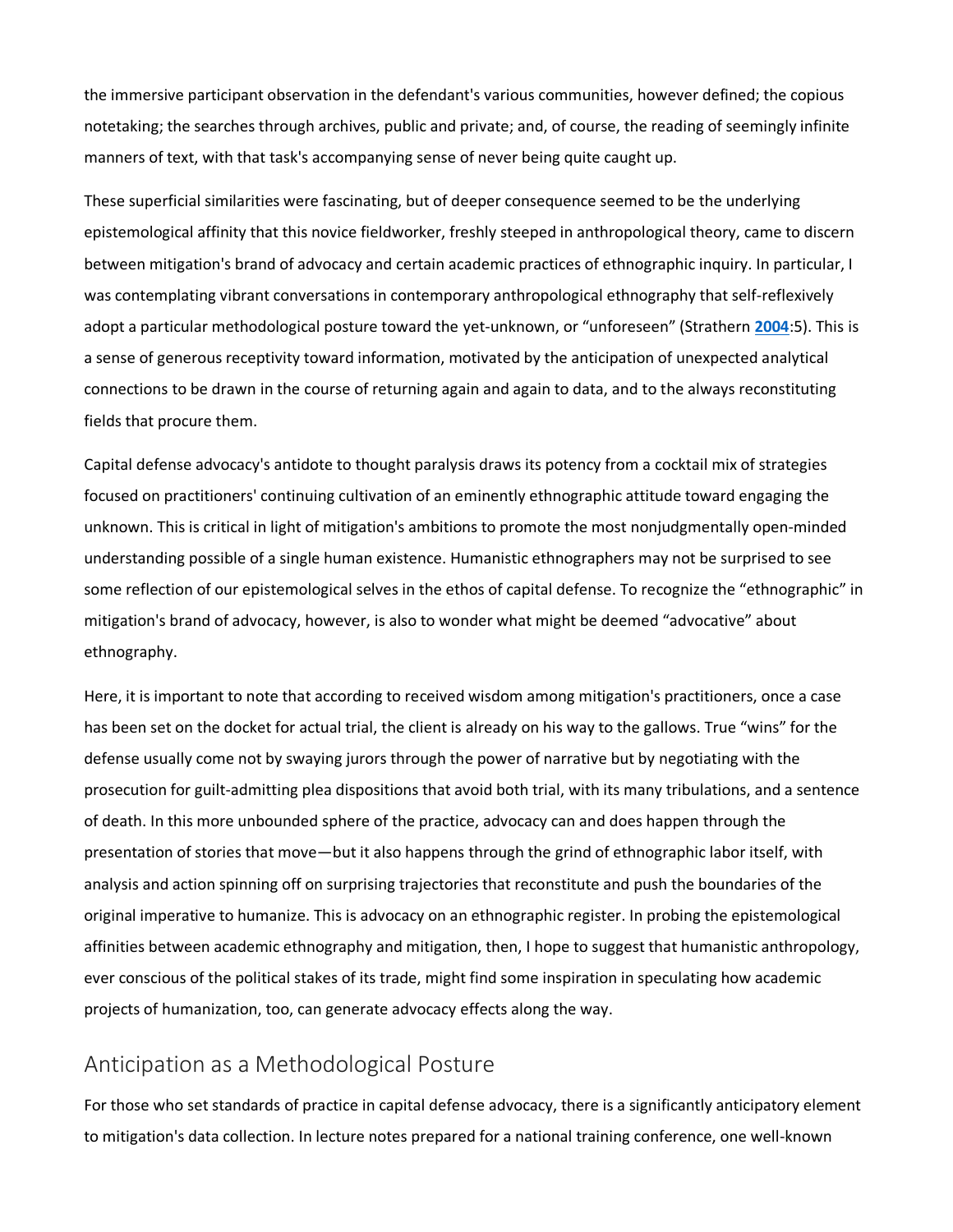mitigation specialist states: "Life history investigations involve interviewing the client and virtually everyone who has ever known the client, and finding every piece of paper regarding the client ever generated." In her view, advocates should cast their nets wide at the outset, with the expectation that only later can they appreciate the thematic connections to be drawn therein. Two advocates, writing for a magazine published by the nation's largest criminal defense bar association, affirm that the capital mitigation advocate cannot predict beforehand what sources of fact will prove to be most important. "That is why you need to get them all," they explain, "It's like panning for gold—you gather all available material, then meticulously sift through it for the valuable parts" (Blume and Leonard **[2000](https://anthrosource.onlinelibrary.wiley.com/doi/full/10.1111/anhu.12193#anhu12193-bib-0002)**:64). The expectation, of course, is that something of value is to be had—but only with patience (and much tending to detail) is analytical worth revealed.

When I asked what defense teams are looking for, one of my interviewees, a trial attorney, emphasized that, "You don't really know. The point is just to get as much as you can, go back to your sources as you need to, and put off strategy for later." Another advocate commented that a consequence of this intentional mentality of not knowing is that investigation is necessarily "cyclical, rather than linear," in the sense that facts themselves, in addition to their sources, must be constantly revisited, replenished, and reconstituted as tentative themes emerge and evolve from the data. One could say, then, that in mitigation investigations, information takes shape by working through "fields"—sets of human and informational resources to which the advocate can later return to develop theories and strategies whose trajectories were not initially evident.

I was struck early on in my research by what I perceived to be a methodological affinity between mitigation's knowledge practices and works of anthropological ethnography concerned with assessing contemporary social conditions. According to Marilyn Strathern, much analysis in cultural anthropology responds to "a kind of routine crisis in the pursuit of knowledge, which is how to deal with the unforeseen" (**[2004](https://anthrosource.onlinelibrary.wiley.com/doi/full/10.1111/anhu.12193#anhu12193-bib-0030)**:5). Against the dynamic backdrop of increasing globalization, phenomena have come to seem interesting, anthropologically and more generally, because of a heightened sense of unpredictability that attends the exhaustion of formerly dominant paradigms, encounters across difference, unstable objects of study, and unexpected and far-flung connections (Fortun **[2012](https://anthrosource.onlinelibrary.wiley.com/doi/full/10.1111/anhu.12193#anhu12193-bib-0011)**; Faier and Rofel **[2014](https://anthrosource.onlinelibrary.wiley.com/doi/full/10.1111/anhu.12193#anhu12193-bib-0008)**; Greenhouse et al. **[2002](https://anthrosource.onlinelibrary.wiley.com/doi/full/10.1111/anhu.12193#anhu12193-bib-0013)**; Tsing **[2005](https://anthrosource.onlinelibrary.wiley.com/doi/full/10.1111/anhu.12193#anhu12193-bib-0031)**). Social analysts believe themselves trying to catch up to a world that seems ever more interdependent yet ever more unruly. In attempting to cope with the unforeseen, ethnographers of the contemporary adopt a generously expectant orientation toward information—a receptive sensibility that lends an open-ended quality to the analyst's methodological positioning.

As Strathern describes it, this "anticipation by default" involves the intentional attempt "to anticipate a future need to know something that cannot be defined in the present" (**[2004](https://anthrosource.onlinelibrary.wiley.com/doi/full/10.1111/anhu.12193#anhu12193-bib-0030)**:7):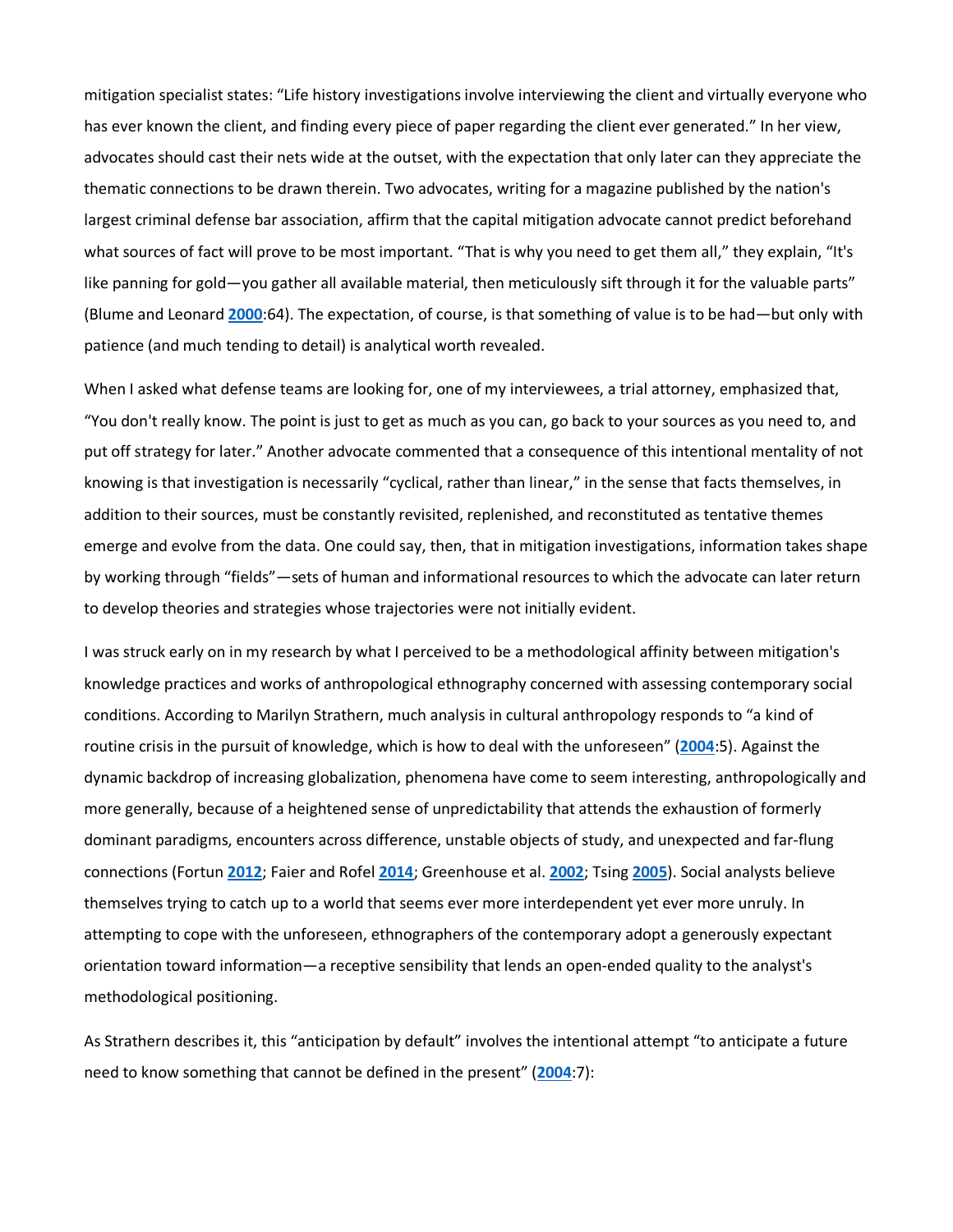[T]he would-be ethnographer gathers material whose use cannot be foreseen, facts and issues collected with little knowledge as to their connections. The result is a "field" of information to which it is possible to return, intellectually speaking, in order to ask questions about subsequent developments whose trajectory was not evident at the outset…One way of ensuring that at least there will be some resources to hand lies in an old axiom which once accompanied the rubric, namely that data has to be collected "for its own sake." (p. 9)

The immersive, heavily empirical approach of ethnographic fieldwork is motivated by the promise of establishing such analytical connections with the benefit of an ever-evolving hindsight. The more generous a view the analyst has of what might turn out to be of value, the more expansive the field of information she will create for herself, and the greater the potential that relevance will be discovered, eventually, in materials and human relationships she can return to again and again. In the face of unpredictability, then, Strathern's "anticipation by default" is not about prognosticating an increasingly elusive future. It is rather about generating possibilities that one knows will be defined largely in retrospect, after some material from the swirling currents of social life has been approached and apprehended (from the Latin *prehendere*, "lay hold of"). In this respect, ethnography is "a mode of enquiry which will enable a return to fields of knowledge and activity in the hindsight of unpredicted outcomes, and which will thus enable recovery of material that investigators were not aware they were collecting" (Strathern **[1999](https://anthrosource.onlinelibrary.wiley.com/doi/full/10.1111/anhu.12193#anhu12193-bib-0029)**:25). In the visiting and revisiting of reconstituting fields, with their repercussions for the ceaselessly unfolding nature of analysis, the process of social inquiry becomes recursive.

This methodological posture that Strathern describes is much in line with capital defense advocates' orientation of unassuming receptivity. The similarities may appear curious at first. Contemporary anthropological ethnography explores phenomena that are emergent, forward looking, and quite contingent; sentencing mitigation focuses largely on a life already lived.**[2](https://anthrosource.onlinelibrary.wiley.com/doi/full/10.1111/anhu.12193#anhu12193-note-0002_16)** But as an object of analysis, that lived life of the defendant remains, always, on unsteady ground. In a classic introductory article on capital mitigation written for practitioners, an advocate explains one aspect of this in basic, nuts-and-bolts terms:

It is insufficient to talk to witnesses only once because each new individual recalls different facts and anecdotes; if an aunt provides an account of a head injury which the mother forgot to mention, it is necessary to go back to the mother to ask about it. Similarly, an interview may reveal records that must be obtained, which in turn raise new questions, questions which necessitate interviewing several witnesses again (Norton **[1992](https://anthrosource.onlinelibrary.wiley.com/doi/full/10.1111/anhu.12193#anhu12193-bib-0024)**:45).

Addressing the theme of childhood abuse that pervades the biographies of so many capital defendants, the excerpt below, from a mitigation specialist's internal teaching memorandum to investigator trainees, highlights a more nuanced point concerning the often fraught nature of mitigation investigations and the data they seek to reap: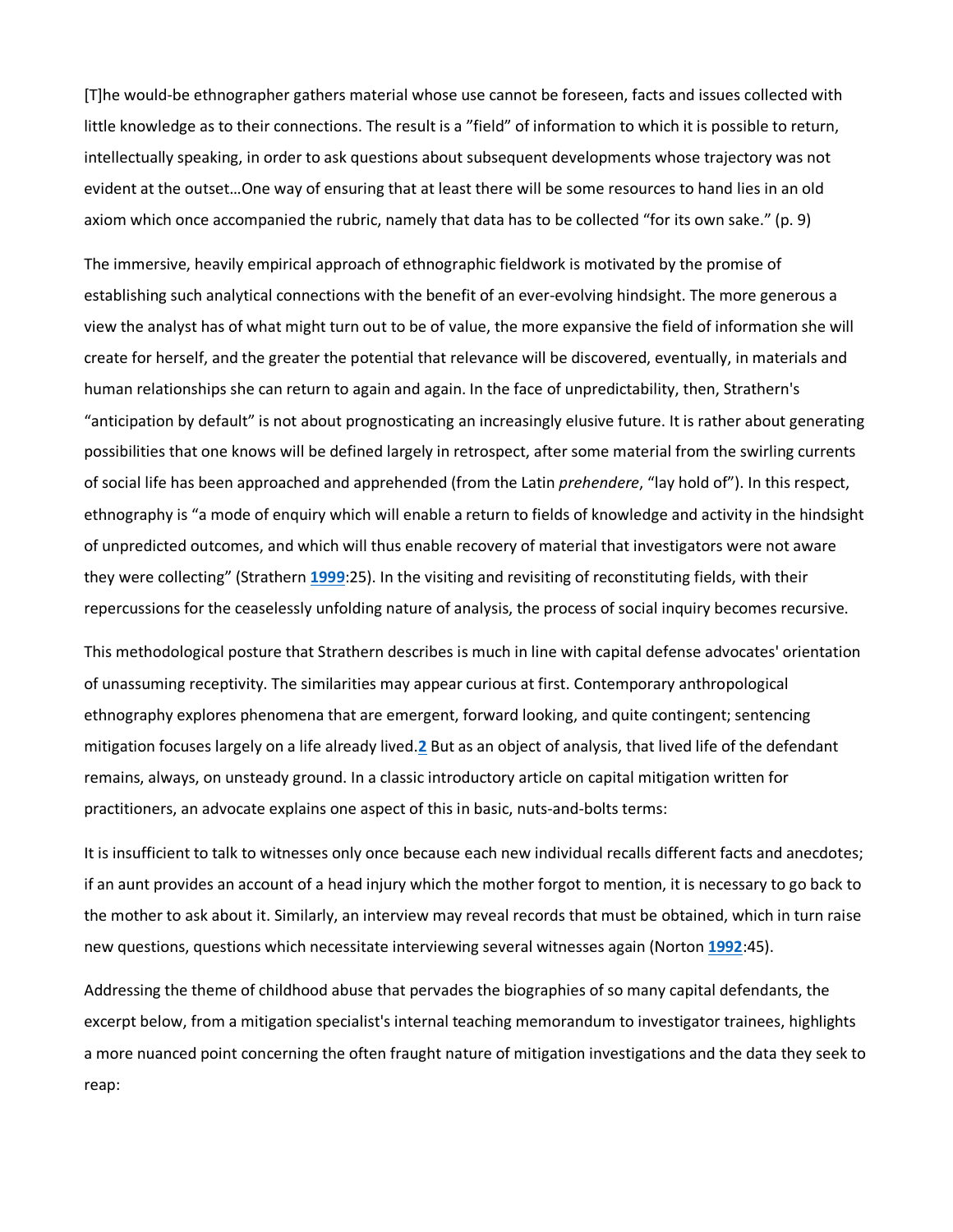Witnesses to abuse and perpetrators are extremely reluctant to divulge accurate information about the nature and frequency of abuse within the household. Interviews around issues of abuse are likely to fracture and disrupt family functioning and cause non-cooperation with some family members—especially the perpetrators. Shame, embarrassment, and fear initially create barriers to accurate disclosure, and the mitigation specialist must exercise skills aimed at overcoming those barriers. She must build an atmosphere of trust and respect for the witness and provide confidentiality for disclosure. Multiple and lengthy interviews over time are necessary in order to create a protective climate that allows reluctant and fearful witnesses to provide accurate information (Holdman n.d.:14).

The first passage identifies typical challenges of field research—the incomplete quality of "found" information, the biases that produce multiple perspectives on the "same" phenomena, and the constant need for further elaboration and triangulation of the data. The second passage goes a step beyond in evoking the potentially precarious nature of thematic terrains to be explored—the tensions that test the relationships between advocates and mitigation witnesses (whose most helpful insights will almost certainly *not* come with a subpoena compelling them to testify) and that keep those relationships and their investigative yields ever in flux. In both instances, the objects of analysis already resist steady hold. They therefore call for a sense of humble methodological open-endedness.

But there is a third, additional pressure that imputes to mitigation's anticipation of unexpected connections a sense of imminence on par with that of contemporary anthropology. As they visit and revisit fields of information and human relations, elite defense practitioners, driven by the urgency of keeping analysis in motion, continuously strive to reconceptualize the "same" data in different terms, and in deliberately generative ways. In other words, the defendant's history, rather than being viewed as a static, already-past entity to be fully apprehended (laid hold of), instead is treated as adaptable raw material that can be analytically primed to produce further analytical movement, either in the protraction of investigation or in formal maneuvers of legal advocacy. In my experience in the practice, the palpable excitement that can come with discovering new conceptual configurations of old data very much reflects a sense that advocacy's "movements" for life have brought the defense to the cusp of something emergent, forward looking, and quite contingent. I shall demonstrate this later with an extended example from fieldwork.

For now, I suggest merely that the similarities between mitigation and ethnography are more than fortuitous. Certainly, there exist direct channels of communication between the two. Academic articles by ethnographically trained advocates have directly spelled out elements of an intuitive theoretical and methodological symbiosis between anthropology and death penalty defense advocacy (Keefe **[2010](https://anthrosource.onlinelibrary.wiley.com/doi/full/10.1111/anhu.12193#anhu12193-bib-0019)**; Wright **[1992](https://anthrosource.onlinelibrary.wiley.com/doi/full/10.1111/anhu.12193#anhu12193-bib-0032)**). One analysis from the legal academy has gone so far as to assert that: "Ethnographic practice in all aspects of a capital case is a standard to which aware and diligent defense counsel have long subscribed" (Holdman and Seeds **[2008](https://anthrosource.onlinelibrary.wiley.com/doi/full/10.1111/anhu.12193#anhu12193-bib-0017)**:896).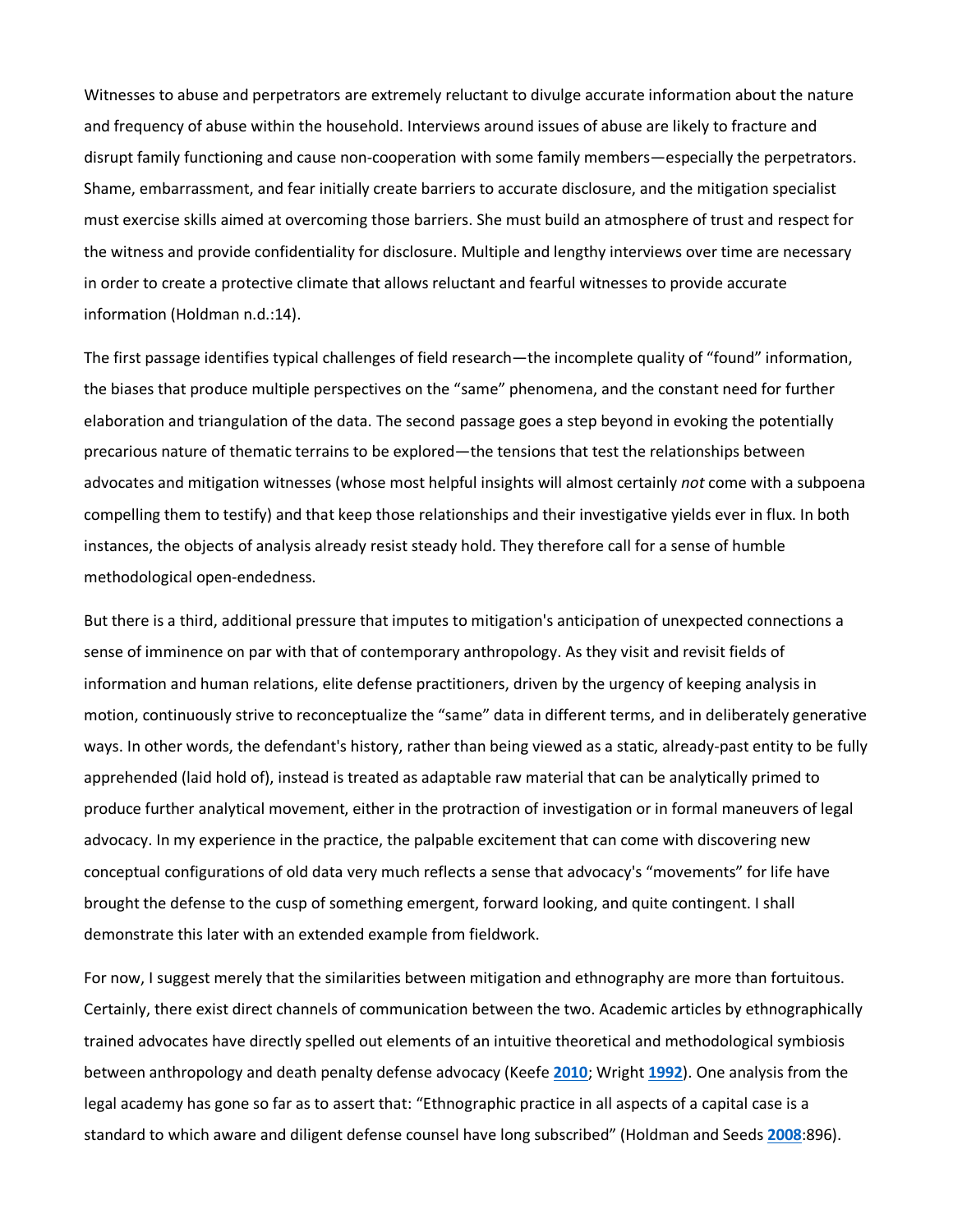One of my field contacts keeps informed about broad developments in the social sciences in his capacity as a training organizer for capital defense advocates across the country. A major conference he has directed featured a panel on "Anthropology, Sociology, and Historians as Defense Experts." Another advocate—the head of the mitigation investigation agency that housed all those bookshelves (and herself a formally trained cultural anthropologist!)—noted to me that good defense advocates "embrace the unwieldiness of information" when immersing themselves in processes of data collection that are "exhaustive, rigorous, and open-ended." For her, the relationship between the defense team, the information it gathers, and the sources of that information (which, crucially, include the human beings in the client's life) is a perpetually unfolding one that must be understood to be "cyclical in nature." An academic ethnographer with significant experience testifying as a defense expert in capital cases described to me what he thought to be an explicit connection between the lifeminded goals of capital defense advocacy and certain historically prominent concerns of anthropological inquiry. He noted that both knowledge practices require a "nonlinear, circular, iterative" approach to making sense of those qualities that one could take to be essential features of "the human."

But the true source of this shared posture of anticipation lies not only in the extant dialogue between capital defense advocates and academic ethnographers. More fundamentally, it reflects common concerns of knowledge production that make such dialogue possible and sought out in the first place. For life-minded advocacy, anticipatory generosity is a necessary component of its practices of cultivating conditions for surprise—but on a more concrete level, it is also a required response to thematic preoccupations that mitigation shares with contemporary ethnography. I note the anthropologist Michael Fischer's call for ethnographic attention to the "reconstruction of society in the wake of social trauma caused by world war and civil and ethnic wars; collapse of command economies; massive demographic migrations and diasporas; and postcolonial and globalizing restructurings of the world economy, including the production of toxics and new modalities of longterm risk" (**[2003](https://anthrosource.onlinelibrary.wiley.com/doi/full/10.1111/anhu.12193#anhu12193-bib-0009)**:457–58). This reads like an investigation plan outline for a client of mine who grew up in a former Soviet bloc country. Fischer cites these themes as posing special challenges for contemporary ethnography and thus urges anthropologists to engage with "historians, literary theorists, media critics, novelists, investigative or in-depth journalists, writers of insider accounts (e.g. autobiographers, scientists writing for the public), photographers, film makers, physician-activists, and others" (p. 458). Mitigation's practitioners see the same themes and similarly seek out perspectives from diverse arrays of knowledge.

With such grand forces sweeping across space and time, the deepest engagement possible with the widest fields possible seems to hold some welcome promise of an adequate response, both for the capital sentencing advocate and for the anthropological ethnographer. Interviews are conducted, archives pored through, informant networks established. Notes accumulate and are categorized, shuffled, then reshuffled. Contacts are visited once, twice, again. All the while, the bookshelves at my ethnographic home base continue to swell.**[3](https://anthrosource.onlinelibrary.wiley.com/doi/full/10.1111/anhu.12193#anhu12193-note-0003_22)**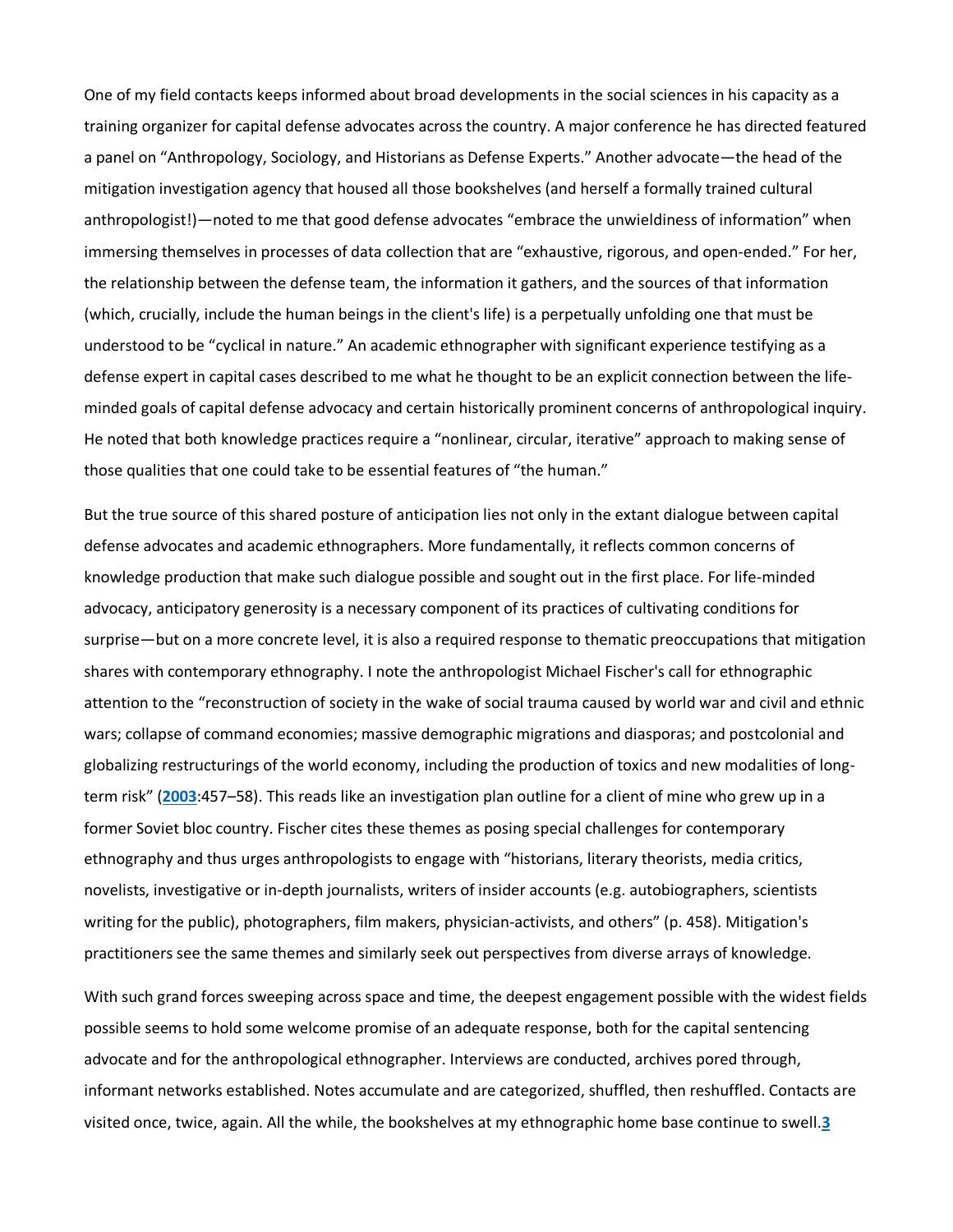### Ethnographic Advocacy Alongside Empiricism

The mere fact of overlapping thematic concerns still begs the question of why such concerns must require a specifically "ethnographic" approach to mitigation's knowledge practices. What, as a practice of *advocacy* in furtherance of the defendant's interests, does mitigation stand to gain from being so deliberately, generatively, and ethnographically open ended? The explanation I offer calls for a clear view of what defense practitioners believe themselves up against; and this, in turn, involves further elaboration of the general epistemic conditions that have created analytical challenges for mitigation's advocates and academic ethnographers alike, consequently paving the way for their strong methodological affinities.

I offer some observations by Bruno Latour, who argues empiricism's aspirations toward "objective" inquiry have operated on the assumption of two distinct ontological domains. Phenomena in the world exist *a priori*; words to represent that world follow *post facto*. Empiricist analysts have come to understand the task of scientific inquiry to be the establishment of correspondences "directly from objects to words, from the referent to the sign" (Latour **[1999](https://anthrosource.onlinelibrary.wiley.com/doi/full/10.1111/anhu.12193#anhu12193-bib-0021)**:40). This sort of referentiality is taken to involve an "act of pointing or a way of keeping, on the outside, some material guarantee for the truth of a statement," such that knowledge "reflect[s] a real external world that it resembles via mimesis…" (p. 58). The object of analysis, and the analyst's investigation of it, precede her representation of it. The central project for empiricism thus becomes how to improve the quality of representational mimesis to maximize the preservation of truth. This is the problem of *adequatio*, or adequation, between representations and the "found" phenomena they are supposed to resemble.

In a capital prosecution, the state's quest for objectification is, in this regard, quintessentially empiricist. Prosecutors investigate and present proof of the atrocity of the crime and its catastrophic consequences. This telling, in turn, purports to stand as a fully adequate representation of the defendant's entire personhood. According to one psychological expert highly regarded in the defense community, "[P]rosecutors [in capital cases] encourage jurors to make their ultimate sentencing decision on the basis of isolated, albeit tragic and horrible, moments of aggression that they offer, in the absence of any other information, to represent the defendant's entire life and worth as a person" (Haney **[1997](https://anthrosource.onlinelibrary.wiley.com/doi/full/10.1111/anhu.12193#anhu12193-bib-0015)**:1456). For elite defense advocates who believe that no words or evidence can ever comprise a fully adequate representation of a human life, this process of analytical reduction is one that "death-qualified" American jurors are only too prone to embrace.**[4](https://anthrosource.onlinelibrary.wiley.com/doi/full/10.1111/anhu.12193#anhu12193-note-0004_25)** Consequently, zealous advocacy for life demands a deliberate shifting of analytical ground, even as the formal frameworks of litigation would have the defense "representing" the client—both in the sense of advocating for him, and also in the literal sense of adducing the collection of facts that would speak for his life.

How are defense practitioners to negotiate this tension? Here, I point to analogues in the research processes of contemporary anthropological ethnography. Under the methodological rubric Strathern describes, ethnography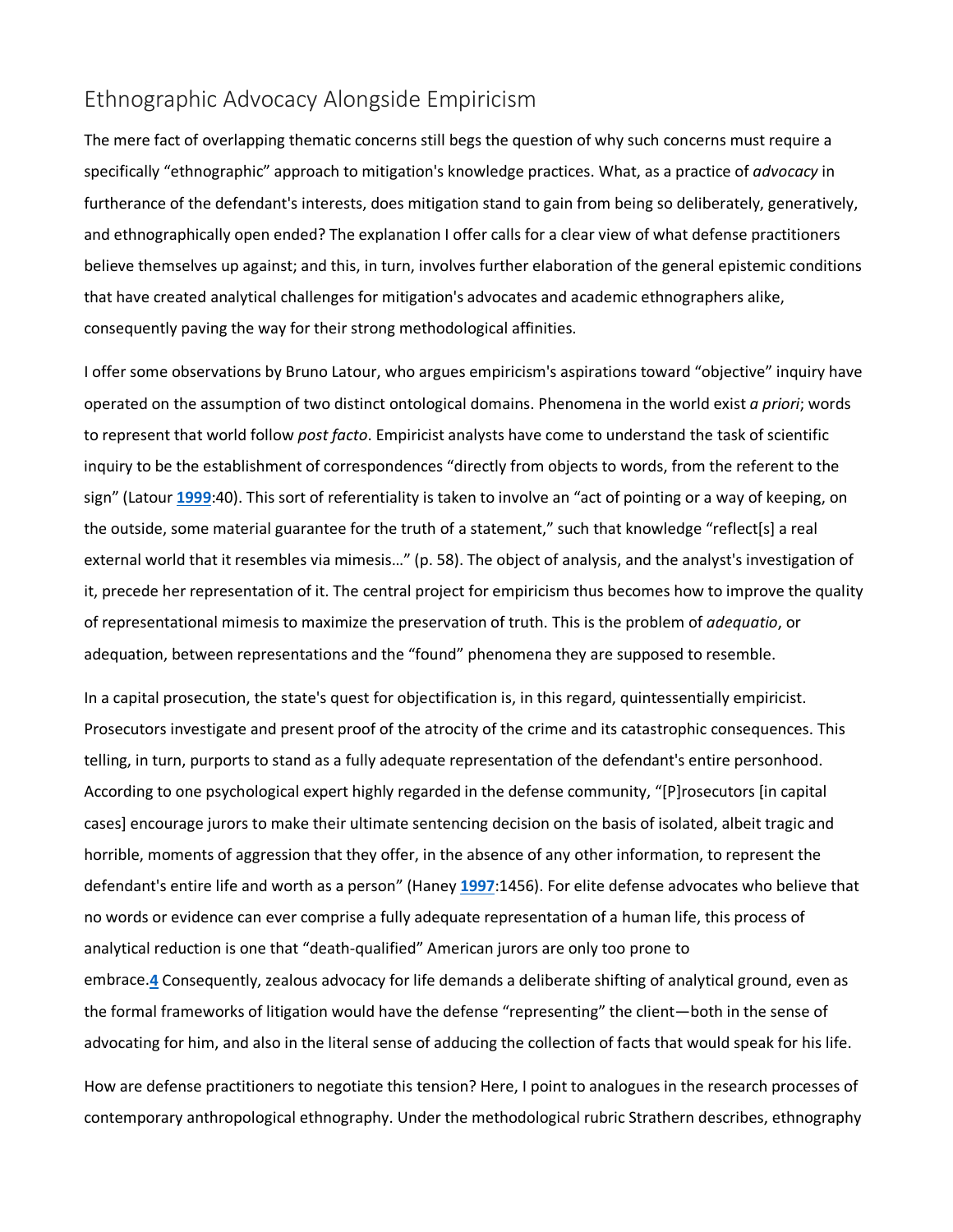finds much of its purchase in the push and pull of two related activities. First, information and relations from various fields provide a foundational pool of resources that draw the analyst into its space on its own terms, independently, to a considerable extent, of her interests and prefabricated constructs. But second, the analyst routinely draws from these fields in order to produce ethnographic products—representations—that are actively and multiply theorized, typically with the further development of theory being a primary aim of immersive field engagement. This dual process of investigation and then representation is, again, the hallmark of empiricism—but the end is not *adequatio*. On the one hand, the fields of material are lively entities that sweep the analyst up in their ebbs and flows. She immerses herself in them and receives them generously, often with only the vaguest intuition of their possible implications. It is the analyst's anticipation of unforeseen connections that induces her to experience these fields of information and fieldwork relations on their own terms, recognizing that they have a life of their own. On the other hand, the fields of material require definition, evaluation, and, at some point, representation—but here, representation takes on a self-consciously provisional bent and is offered with specific, transparent caveats as to its purposes, the provisionality of said purposes, and the potential paths for analysis along divergent directions. Conviction lies not in acceptance of the final authority of any one representation but in the anticipatory faith that, always, there may be something more to be said.**[5](https://anthrosource.onlinelibrary.wiley.com/doi/full/10.1111/anhu.12193#anhu12193-note-0005_26)**

The efforts of capital defense advocates to unsettle the state's reductionist designs proceed through practices quite parallel to those of ethnography—first, in drawing the analyst into the lively ebbs and flows of mitigation's fields of knowledge and next in constantly constructing variously theorized, provisional representations that are purposefully designed to open the door to further representations. As an example of this, I offer the following from a capital case involving a client who killed his maternal grandparents:

Details of the history of abuse survived and witnessed by *[defendant]* are relevant to guilt issues as well as penalty issues. It is likely that *[defendant]* suffers from an underlying mental disorder whose genesis can be tied to his treatment at the hands of his parents and maternal grandparents. Long-term consequences of abuse cause victims of abuse to develop a range of psychiatric disorders that distort their perceptions of reality, create altered states of consciousness such as dissociation or fugue states, cause post-traumatic stress disorder, and contribute to severe depression. Each of these reactions to abuse could shed light on *[defendant's]* mental state at the time of the offense and answer serious questions about facts of the offense. For instance, prosecutors argue that overkill—the use of more force than necessary to kill—is a sign of premeditation or depravity. In cases where the child kills the abuser, however, overkill is common and is seen as a measure of the child's fear of the abuser rather than the intent to inflict injury. Details of the abuse history within *[defendant's]* home also offer insight into the relationship *[defendant]* had with his codefendants.

This excerpt is taken from a defense court filing seeking to obtain funding to hire a psychological expert on child abuse. Clearly, investigation is underway. Fragile human relationships have been forged; sensitive information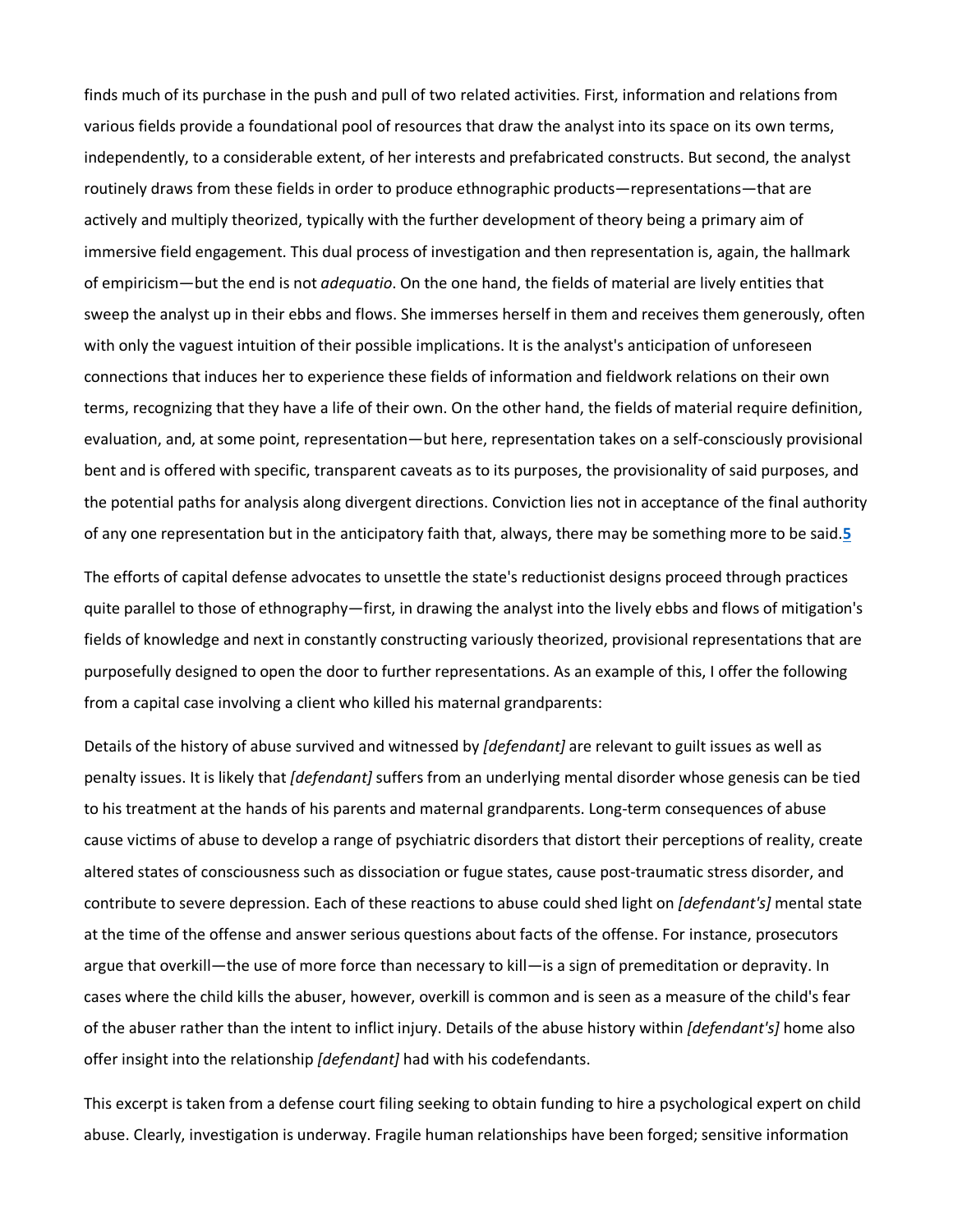has been revealed. Of particular interest for present purposes is how the defense loops together the legalistic issue of *mens rea* (state of mind) at the time of the offense with the mitigating theme of repeated abuse pervading the defendant's childhood. Overkill, with its supposed implications of premeditated intent and depravity—the kinds of factors that make for aggravated and thus capital-level homicides—is recast in what the defense argues to be but one surface manifestation of a deeper, more psychologically accurate counternarrative that tells of the consequences of that abuse. The judge hears the argument, grants the funding, and, in a very real sense, becomes a stakeholder in the development of that counternarrative, with its concomitant need for full investigation into the intensely guarded family life of the client and the heretofore unknown psychiatric impairments associated with the client's individualized experiences of traumatic abuse. From this shared starting point nested within the doctrinal frame of criminal intent, the defense has already started to prime the judge to allow would-be jurors (for they are not yet empaneled) to hear increasingly expansive, humanizing evidence advancing the case for life. All this occurs well before the accused's guilt has been litigated and established beyond any reasonable doubt.

In this example, advocacy proceeds by fostering in the judge a deliberate and generative sense of openendedness toward analytical connections that remain to be discerned. To put it another way, advocacy is operationalized through a powerful third party's adoption of the same sense of anticipation by default that mitigation's practitioners work so hard to nurture among themselves. Prosecutors present the defendant's act of overkill as one of horrific violence—a manifestation of inexcusable cruelty and evil. In response, mitigation's practitioners surrender to the "field" of the client's tumultuous family life on its own delicate terms, cultivating conditions that permit the revelation of elusive, highly charged truths. All the while, advocates scan their knowledge horizons for conceptual perspectives (here, psychiatric frameworks of traumatic abuse) that allow for the "re-presentation" of those facts about overkill in ways that call for further investigation and additional representations. This process exhibits the external trappings of empiricism—its hallmark features of investigation preceding representation, its designs on obtaining "the fullest information possible." However, there is an impetus that lies orthogonal to it. This other project uses a conceptual space of agreement (here, the need for expertise within the parameters of a specific issue of litigation) as a springboard from which to move jointly, ethnographically—to new, different, and more open-ended representations that can illuminate everdiverging and ever-diversifying aspects of the client's personhood. Advocacy, though heavily empirical, is thus something besides strictly empiricist.

In sum, this case filing demonstrates how the stimulation of analytical movement, as a vital response to the state's processes of analytical objectification, produces tangible advocacy effects that bolster the defense's case for life. But the real work of advocacy does not begin or necessarily culminate in the formal strictures of court processes. Neither does it always proceed through instances of successfully "humanizing" the defendant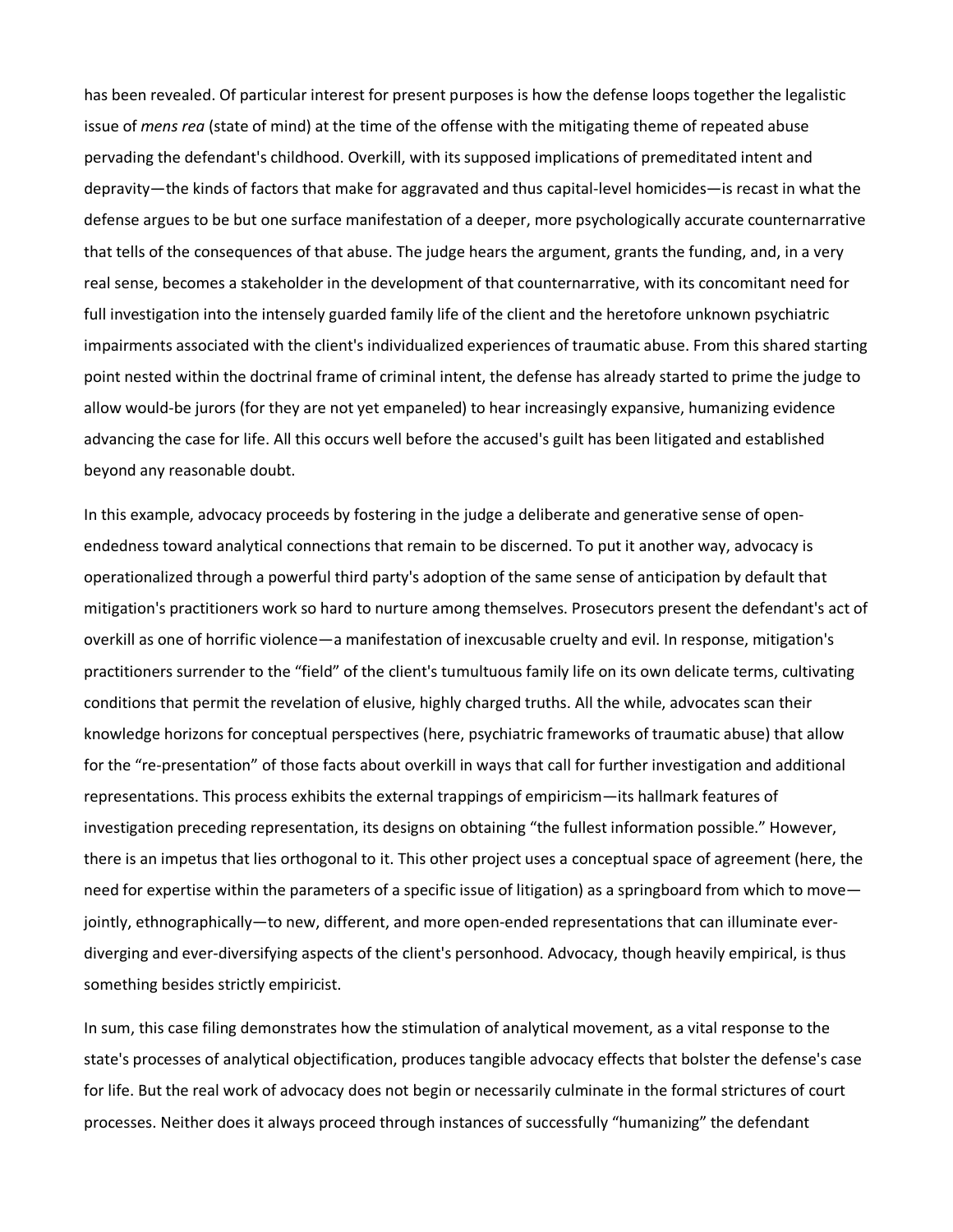through the direct transmission of stories, be they narrative or counternarrative. In the chase for those stories, advocacy can occur through the keen discernment of analytical paths that appear unexpectedly along the way, taking the work of humanization in different directions. Back, then, into the swirling currents of social life, where I now present some ethnographic material of my own on the visiting and revisiting of a single curious document, and the construction and reconstruction of that document's various fields.

## Anticipation in Action: An Ethnographic Exampl[e6](https://anthrosource.onlinelibrary.wiley.com/doi/full/10.1111/anhu.12193#anhu12193-note-0006_27)

#### Moment 1

A fragile human relationship has been forged. Sensitive information teeters on the cusp of revelation. María, our client's biological aunt and sole childhood caretaker, has just granted the defense team her signature on a blanket release of any and all institutional records in the country attached to her name—immigration, hospital, welfare, social services, tax, employment, vital, everything. Obtaining such releases from the defendant and as many of his intimate others as possible is standard practice in capital mitigation. Still, the task causes great anxiety for even the most seasoned advocates. The lifelong conditions that have enabled a human being to commit death-eligible homicide are occluded by what people around him would prefer to keep hidden—and now, the field of the aunt's personhood is about to arrive in our office mailboxes in batches of digital files encoded on disc. Today, we know, signals a major step forward in the cultivation of our relationship with the client's family and in the development of his substantive case for life.

But María is presently pondering a somewhat different field. Do we also need records from her country of origin, she wonders? We have in fact already begun to query how to obtain them through various channels abroad (though the bureaucracy there, as we expected, has proven slow, rife with corruption, and frustratingly unreliable). She presents us with a few files she has on hand, all in Spanish. One stands out: María has a criminal record for drug possession in her homeland. As it so happens, our client's capital charges are bound up with his alleged activities as a *narcotraficante* (*narcotics trafficker*). I scan my knowledge horizons, linger on Sutherland's differential association theory**[7](https://anthrosource.onlinelibrary.wiley.com/doi/full/10.1111/anhu.12193#anhu12193-note-0007_28)**—and we, the defense team, collectively ready ourselves in anticipation of the story to be told. How does it begin? María demurs when pressed, gently, to share. It will have to wait, maybe another day, maybe forever. But this day has already revealed itself one for which to be grateful.

#### Moment 2

The aunt's criminal record is causing us great despair. The prosecuting state, now aware of María's drug offense, has indefinitely prohibited her entry into the jail where our client awaits trial. The illegal drug trade is an international one; no need to facilitate the family business. We worry deeply. The defendant's aunt, his de facto mother, has been an invaluable stalwart of emotional support for him as well as a powerful vouching influence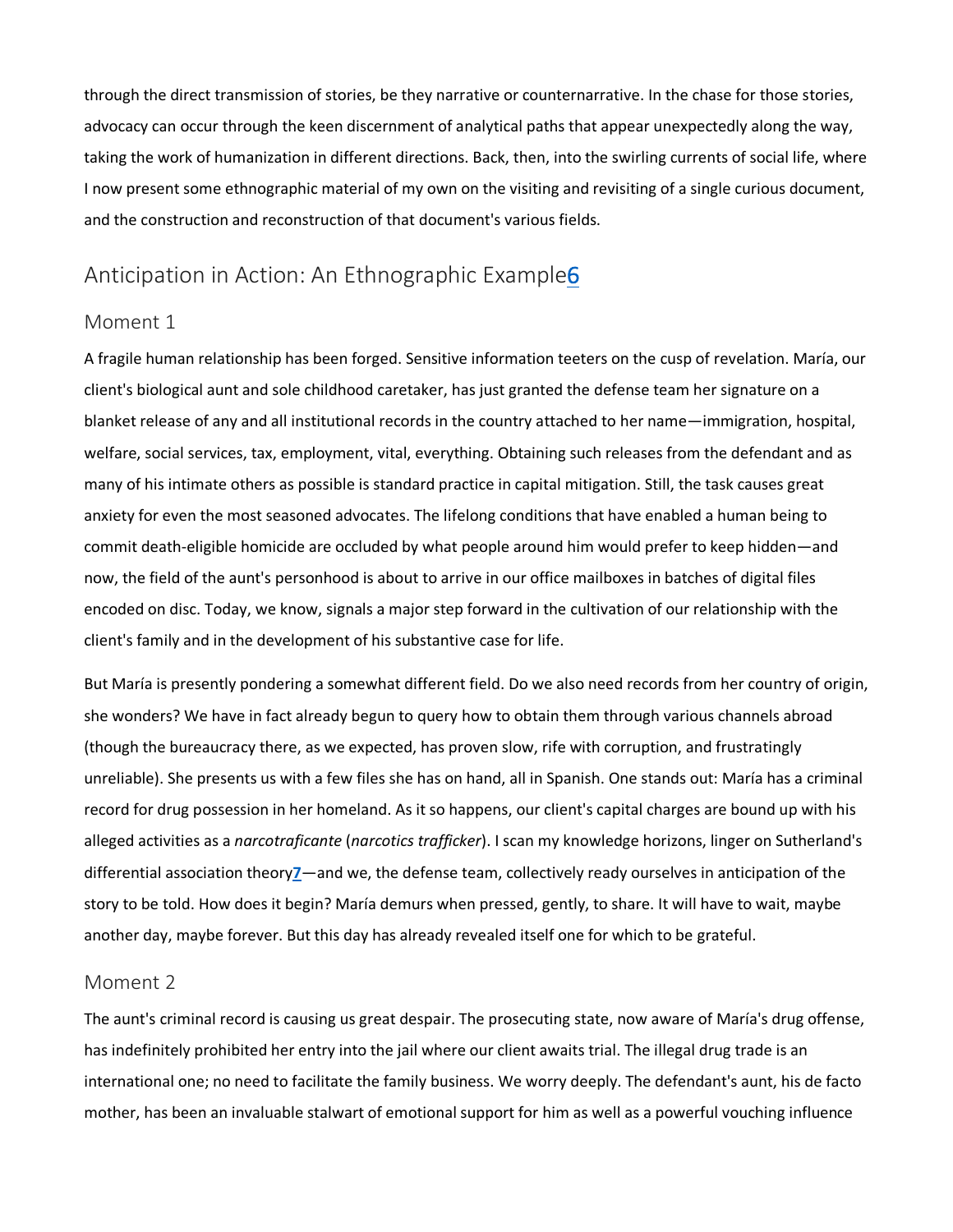for us. Her embrace of the defense team has started to translate into the sort of client trust that no advocate can ever take for granted. Our immediate reaction takes shape in the development of a directly argumentative challenge. What connection can be conclusively established between the aunt's offense and our client's putative dealings as a trafficker? What can a single isolated instance of mere possession—one that occurred decades ago, followed up by a spotless record of law abiding in both countries—have anything to do with the modern, highly sophisticated enterprise the government is presently alleging? Also, just what does that foreign conviction truly mean, anyway, not just in the context of our criminal justice system but in its own? We scour the detention facility's internal policies, American case law on inmate security, and legal doctrine abroad on small-scale drug possession. Our feet are mired in the state's sticky conceptual turf, but we are looking for a way out.

#### Moment 3

Then we begin to scan farther along our knowledge horizons. Our client's case is a capital prosecution. The state has declared this of its own accord. Where the government introduces the specter of death, the defense necessarily stakes out the central place of sentencing mitigation, with its endlessly evolving, cross-cutting, selfreinforcing, self-contradicting, never wholly tamable fields of social life. Based on systems theory from the practice of social work, defense advocates well know that the client's personhood is nested in imbricated systems of human relationships and that fostering live connections between him and family members "serve[s] the social work principle of strengthening and restoring the individual's and the family's well-being, while simultaneously satisfying the legal principle of gathering the strongest evidence possible for the sentencing phase" (Hughes **[2009](https://anthrosource.onlinelibrary.wiley.com/doi/full/10.1111/anhu.12193#anhu12193-bib-0018)**:375–76). We have already witnessed this with the aunt's vouching. The defense asserts that severing our client's connection with the single most influential personality from his formative years constitutes the government's active interference with the carefully developed, densely interwoven mitigation investigation that is constitutionally mandated of us. Their denial of the aunt's access to her de facto son, we argue, will haunt the prosecution as a litigable issue on post-conviction review, should our client be sentenced to death.

The state grants María access, one time only, for the purposes of capital sentencing mitigation. On some level, this is a victory for the defense. It does not feel like one to any of us. For an instant, we consider whether to stage direct what will be the last mitigation-generating interaction between mother and child, but the thought quickly gives in to better intuitions. This time is theirs. We seat ourselves to the side of the jail's attorney-client conference room, avert our eyes, wanting and not wanting to listen and, just as they do, cry.

#### Moment 4

María expresses yet again how much she appreciates what we did. Today, she begins to talk about her husband. He was a *narcotraficante*. That drug possession offense from years ago was a collateral consequence of her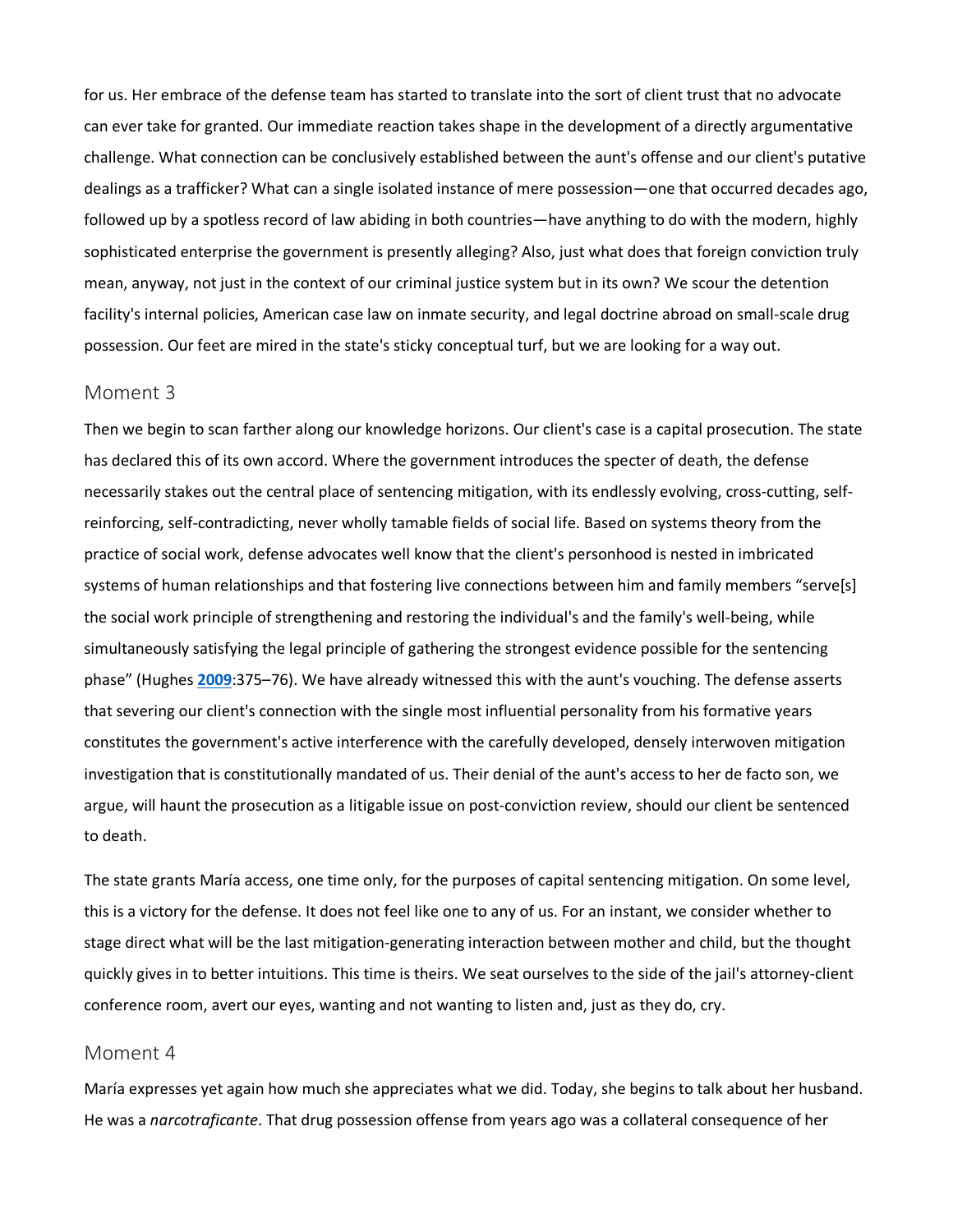relationship with him. He died young. Our client, a young boy without parents, looked up to the man as a hero. Yes, the drug trade appears to be the family business. But another narrative is waiting to be told.

#### Moment 5

The aunt's records from abroad will surely contain something relevant to this story. If only we can get them. We contemplate once more the significance of María's drug offense in the context of its own jurisdiction: in a land where the construction of local meanings is inextricably entangled with the corruption, graft, and incompetence that sully the credibility of recorded truths; and in a regime where recorded truths pool heavy in dusty, nondigital archives, far away from our office mailboxes. What does that criminal record *mean*? It seems impossible to suss out the implications.

Then something appears along our knowledge horizons. It becomes more and more apparent that María's court document—an artifact we have been framing in the problematic issue of our client's imprisonment and then in the more auspicious project of sentencing mitigation—is also part and parcel of a swirling field of material generated in a foreign prosecutorial system sullied by corruption, graft, and incompetence. We are realizing a newfound importance in this. Our own government's case against the defendant relies substantially and materially on volumes of witness testimony and on investigative leads procured in that very same corrupt foreign system. In other words, factors that originally presented themselves as a peripheral (and parenthetically mundane) nuisance in the mitigation-related pursuit of the aunt's records are now asserting themselves front and center as a means of contesting the reliability of proof about our client's criminal culpability. Forget the question of capital sentencing; is the defendant even guilty of what the government says he is? We file the argument, and the state responds with an offer that comprises a classic "win" for capital defenders: a trialavoiding plea bargain for a life sentence without the possibility of parole.

This narrative does not have to end here. Our client could opt to reject the plea. We would then have no choice but to continue perpetuating our advocacy efforts, these nonstop, always roving movements for life—one of which would include the ongoing hunt for María's records abroad. But in this case, we have already been vouched for. The defense team strongly encourages our client to accept the deal. Trusting our judgment, and his aunt's, he does.

### Conclusion: Ethnographic Advocacy for Life

These advocates could have retained a strict focus on delivering the most compelling mitigation narrative possible at a sentencing trial. But by raising the specter of doubt about the client's guilt, the defenders keyed in on an issue they knew would resonate with potential jurors (and thereby prosecutors) in portraying the death penalty as a cruel and unusual punishment in this case. It was ethnography's granular, generously anticipatory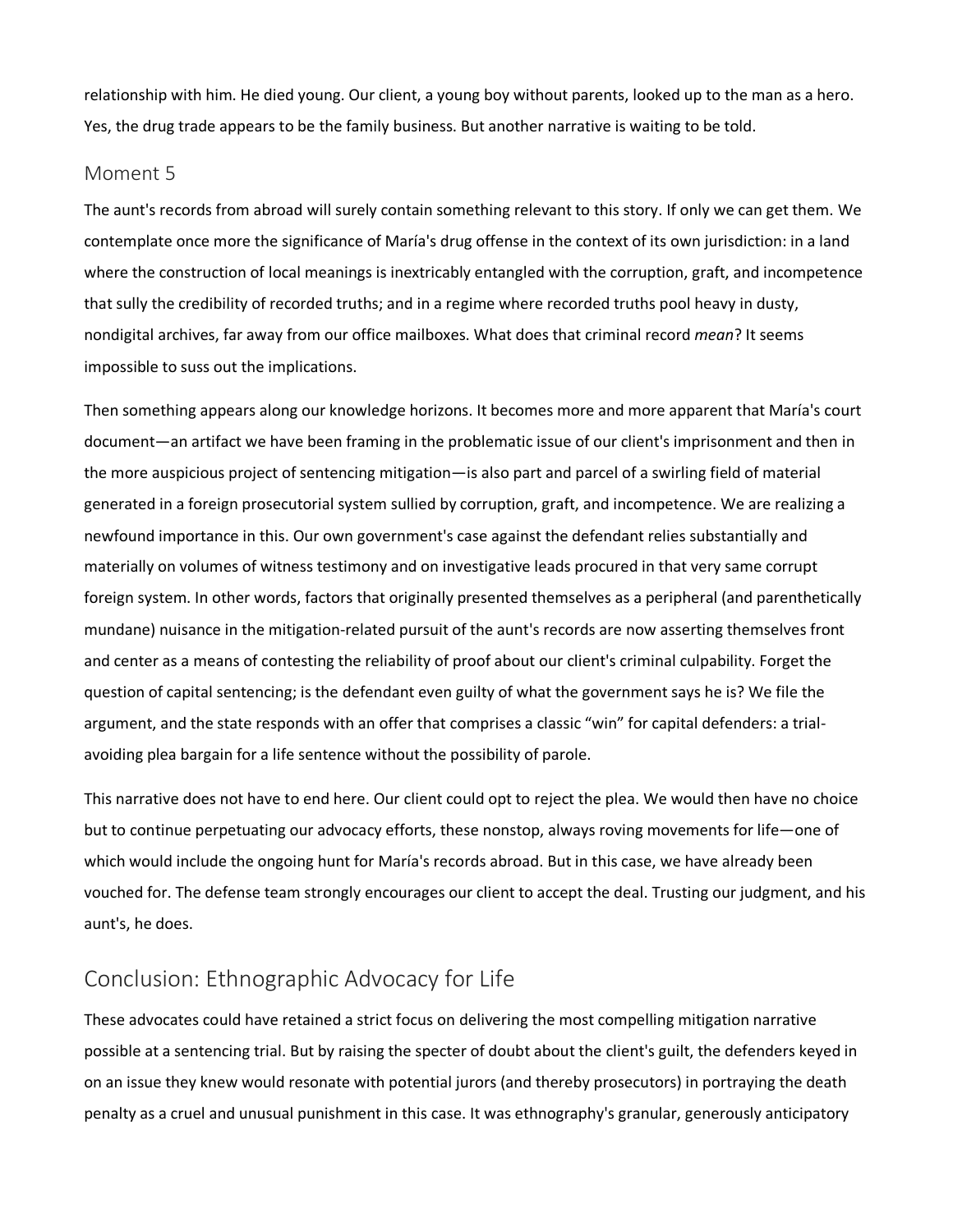processes that laid the groundwork for the pivot between a narrative-centered project of humanistic advocacy on the one hand and a more technical, jurisprudentially oriented, but no less humanistic one on the other. I submit that the endeavors described above constituted a powerful practice of advocacy. Yet, the advocative essence of these efforts lay not in ironclad rational argument, nor in charismatic courtroom personalities, nor in forceful assaults of persuasion. Nor, despite journalistic observations that suggest mitigation's tendency toward the maudlin (Kotlowitz **[2003](https://anthrosource.onlinelibrary.wiley.com/doi/full/10.1111/anhu.12193#anhu12193-bib-0020)**; Richards **[2006](https://anthrosource.onlinelibrary.wiley.com/doi/full/10.1111/anhu.12193#anhu12193-bib-0026)**), did they rely solely on the presentation of empathy-evoking stories. Advocacy developed instead through organically derived effects of keeping knowledge on the move, in the continued stoking of curious, lively, and life-minded inquiries into analytical possibilities that just might surprise, if only one would let them.

My discoveries from the field thus resonate with Kim Fortun's contemplation of a kind of advocacy that

is not … limited to those instances in which people assert what they believe to be true in the expectation that others will concede. Desire for rational consensus is not always the goal here. Advocacy without the guarantees of teleology is of particular interest. Intentionality is examined, but not assumed. The challenge here is to uncouple advocacy and modernist ideals (2001:16).

Such modernist ideals hold themselves out to promote the ends of progress, achieved with the exercise of an analytical prowess aimed at the "final synthesis" of any given event, entity, or phenomenon (p. 350). But *adequatio's* aspirations toward epistemological mastery comport too well with the sort of analytical reduction that would allow the prosecuting state to achieve the clean, surgical excision of defendant from society. Consequently, mitigation's elite advocates refuse to be modern (Latour **[1999](https://anthrosource.onlinelibrary.wiley.com/doi/full/10.1111/anhu.12193#anhu12193-bib-0021)**), even as they outwardly perform activities that appear to play by *adequation's* modernist rulebook.

As humanistic anthropologists mine the ethnographic terrain for stories that convey the "felt life" of human experience, we may view our knowledge endeavors to be significantly aligned with mitigation's comportment toward open-ended understanding. But, just as with capital defense practitioners, if scholars pursue the polished presentation of those stories (or the academic monograph) as the be-all and end-all of our ethnographic labor, then we may very well miss unforeseen chances for advocacy along the way. We may ask, then, what pivots we anthropologists might help to open up through "forms of elicitation, demonstration, and accessibility to publics and readerships in process" (Marcus **[2013](https://anthrosource.onlinelibrary.wiley.com/doi/full/10.1111/anhu.12193#anhu12193-bib-0022)**:203), in the course of ethnographic doings that enable not only the procurement of humanizing stories but also the realization of other political commitments for which we may be distinctly positioned to advocate.

This is a large question, the responses to which will surely vary, probably quite widely, depending on the case. But I am immediately reminded of the legal philosopher Martha Nussbaum's insistence on knowledge projects that are "open-ended and revisable because grounded upon dialectical arguments that have their roots in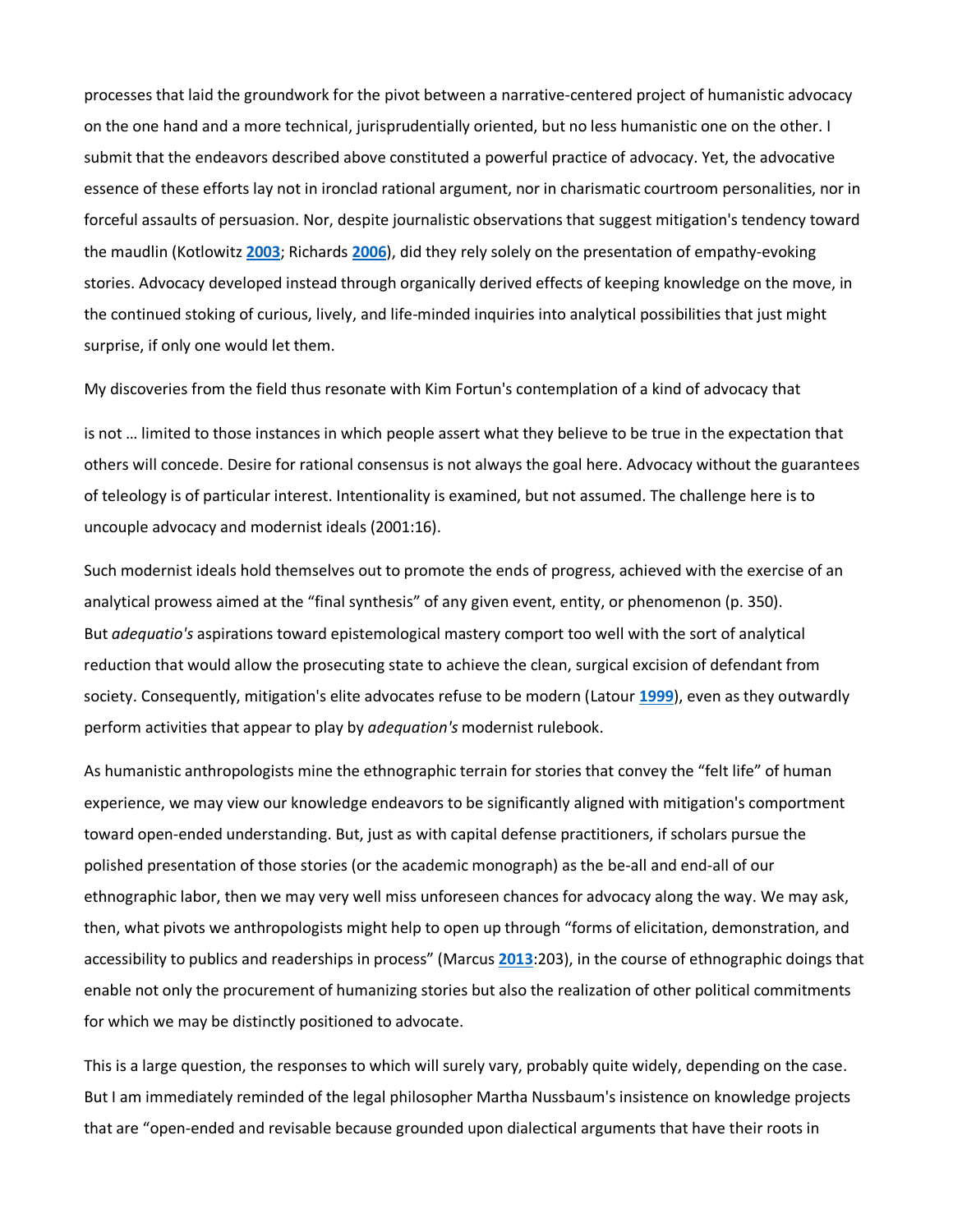experience" (1994:718). Nussbaum speaks of the aspiration toward general human flourishing. Hence, it is particularly suggestive that at the heart of her vision—the perpetuation of experience-based life in analysis—the methodological signature of academic ethnography can be clearly discerned. In capital mitigation, this cultivation of analytical life has direct implications in sustaining a literal human breath. What humanistic projects of epistemological possibility can anthropologists keep alive—or breathe life into, or even give birth to—through our own field engagements? What manners of ethnographic advocacy can academic anthropology surprise itself with, uniquely informed as our practices are by the textures of theory, empirical richness, and meticulous human relationship building? The nature of these knowledge projects, I believe, will ultimately lie in the specific processes that inhere in the analyst's reflexively intentional attunement toward opportunities for open-ended knowing, and the crafty capitalization of those opportunities when they arise.

#### References

- Blume, John H., Stephen P. Garvey, and Sheri Lynn Johnson 2001 " Future Dangerousness in Capital Cases: Always 'At Issue'." *Cornell Law Review* **86**( 2): 397– 409.
- Blume, John H., and Pamela Blume Leonard 2000 " Capital Cases: Principles of Developing and Presenting Mental Health Evidence in Criminal Cases." *The Champion* **24**: 63– 71.
- Bowers, William J., Marla Sandys, and Benamin D. Steiner 1998 " Foreclosed Impartiality in Capital Sentencing: Jurors' Predispositions, Guilt Trial Experience, and Premature Decision Making." *Cornell Law Review* **83**( 6): 1476– 556.
- Bright, Stephen B. 2017 " Telling the Client's Story: Developing a Consistent Theme for Life Imprisonment without Possibility of Parole." In *Tell the Client's Story: Mitigation in Criminal and Death Penalty Cases*, edited by Edward Monahan and James Clark, pp. 317– 40. Chicago, IL: American Bar Association.
- Butler, Brooke, and Gary Moran 2007 " The Impact of Death Qualification, Belief in a Just World, Legal Authoritarianism, and Locus of Control on Venirepersons' Evaluations of Aggravating and Mitigating Circumstances in Capital Trials." *Behavioral Sciences and the Law* **25**: 57– 68.
- Cowan, Claudia L., William C. Thompson, and Phoebe C. Ellsworth 1984 " The Effects of Death Qualification on Jurors' Predisposition to Convict and on the Quality of Deliberation." *Law and Human Behavior* **8**: 53– 79.
- Faier, Lieba, and Lisa Rofel 2014 " Ethnographies of Encounter." *Annual Review of Anthropology* **43**: 363– 77.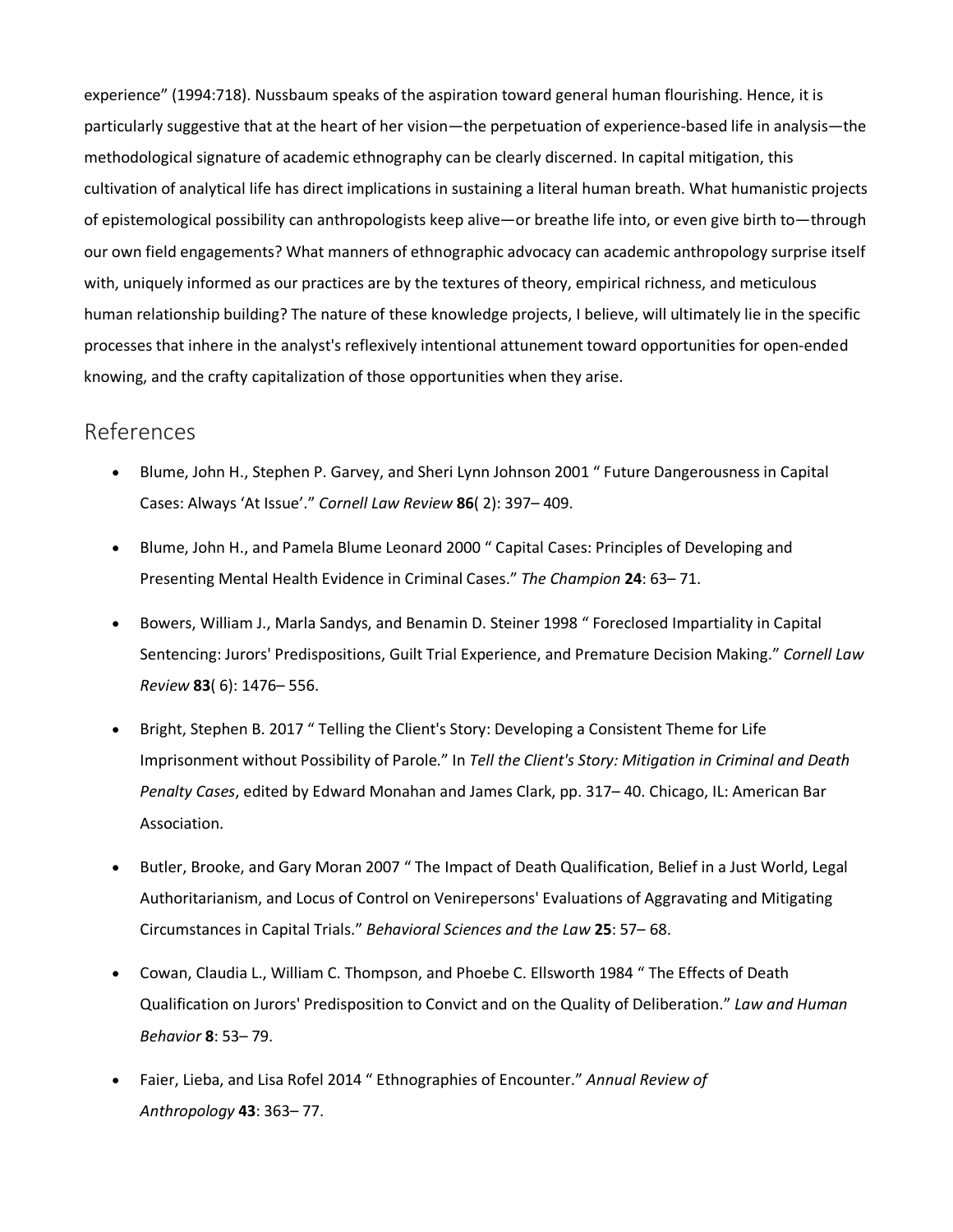- Fischer, Michael M. J. 2003 *Emergent Forms of Life and the Anthropological Voice*. Durham, NC: Duke University Press.
- Fortun, Kim 2001 *Advocacy after Bhopal: Environmentalism, Disaster, New Global Origins*. Chicago, IL: University of Chicago Press.
- Fortun, Kim 2012 " Ethnography in Late Industrialism." *Cultural Anthropology* **27**( 3): 446– 64.
- Ghodsee, Kristen 2011 *Lost in Transition: Ethnographies of Everyday Life after Communism*. Durham, NC: Duke University Press.
- Carol J. Greenhouse, Elizabeth Mertz, and Kay B. Warren, eds. 2002 *Ethnography in Unstable Places: Everyday Lives in Contexts of Dramatic Political Change*. Durham, NC: Duke University Press.
- Grindal, Bruce T. 1993 " The Spirit of Humanistic Anthropology." *Anthropology and Humanism* **18**( 2): 46– 7.
- Haney, Craig 1997 " Violence and the Capital Jury: Mechanisms of Moral Disengagement and the Impulse to Condemn to Death." *Stanford Law Review* **49**: 1449– 86.
- Holdman, Scharlette n.d. "Continuation Necessary for Mitigation Specialist and Role of Mitigation Specialist." Unpublished legal memorandum on file with author.
- Holdman, Scharlette, and Christopher Seeds 2008 " Cultural Competency in Capital Mitigation." *Hofstra Law Review* **36**( 3): 883– 922.
- Hughes, Emily 2009 " Mitigating Death." *Cornell Journal of Law and Public Policy* **18**( 2): 337– 90.
- Keefe, Susan 2010 " The Anthropologist as Expert Witness in Death Penalty Mitigation." *Practicing Anthropology* **32**( 4): 4– 8.
- Kotlowitz, Alex 2003 "In the Face of Death." *New York Times Magazine*, July 6. Accessed on March 5, 2018. [http://www.nytimes.com/2003/07/06/magazine/in-the-face-of-death.html?pagewanted=all.](http://www.nytimes.com/2003/07/06/magazine/in-the-face-of-death.html?pagewanted=all)
- Latour, Bruno 1999 *Pandora's Hope: Essays on the Reality of Science Studies*. Cambridge, MA: Harvard University Press.
- Lofland, John, and Lyn H. Lofland 1995 *Analyzing Social Settings*. 3rd ed. Belmont, CA: Wadsworth.
- Marcus, George 2013 " Experimental Forms for the Expression of Norms in the Ethnography of the Contemporary." *Hau: A Journal of Ethnographic Theory* **3**( 2): 197– 217.